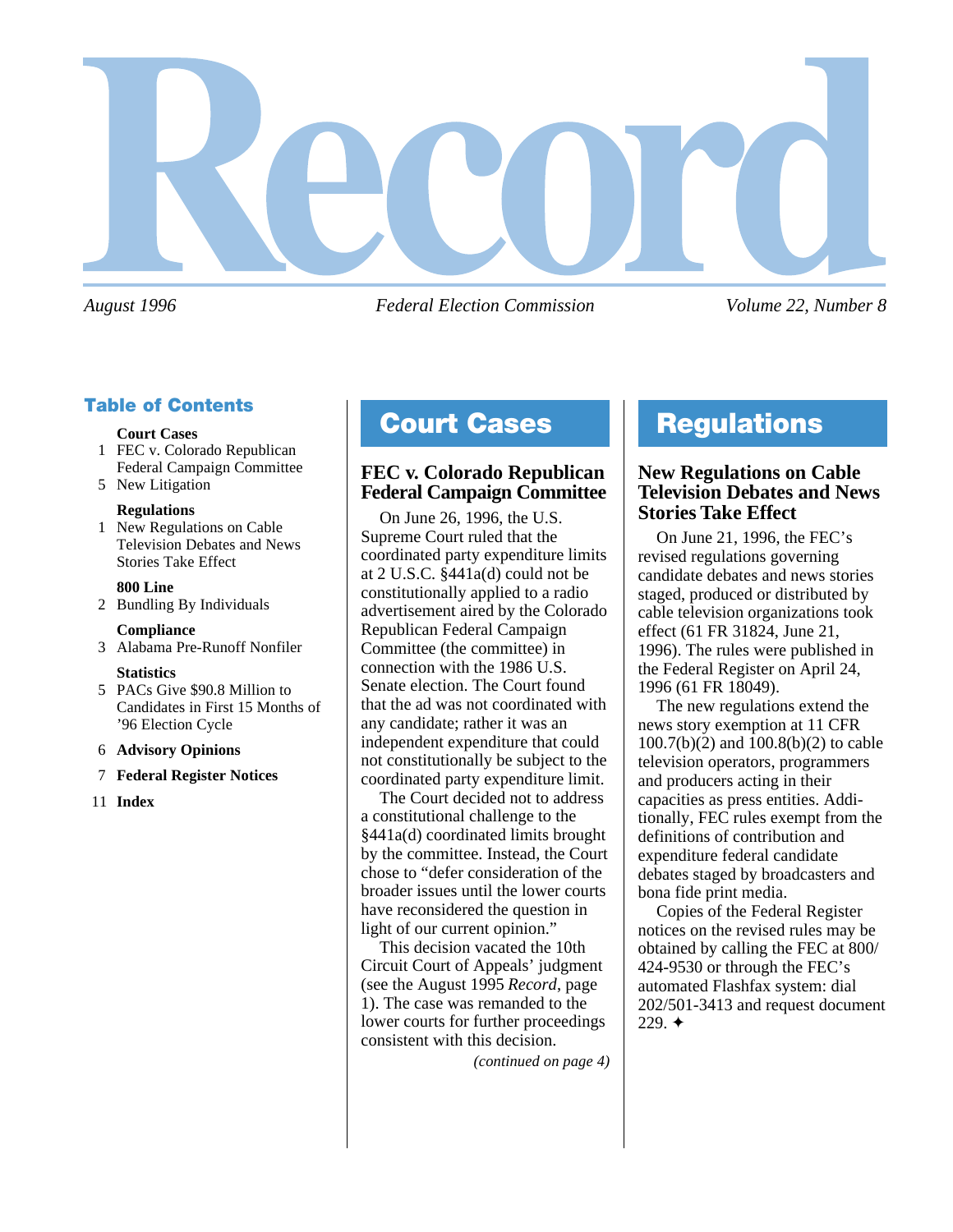# **800 Line**

# **Bundling By Individuals**

This article explains the rules governing bundling by individuals. "Bundling" is a term often used by the general public and the press to describe when a person collects and delivers contributions from other individuals earmarked for a specific candidate.

Please note that the focus of this article is on bundling by individuals. Political committees should consult the appendix on earmarking in the appropriate FEC Campaign Guide.

#### **Definition of Earmarked Contribution**

An earmarked contribution is one which the contributor directs (either orally or in writing) to a candidate or his or her authorized committee through an intermediary or conduit. 11 CFR 110.6(b)(1).

#### **Federal Election Commission 999 E Street, NW Washington, DC 20463**

800/424-9530 202/219-3420 202/501-3413 (Flashfax Service) 202/219-3336 (TDD) 800/877-8339 (FIRS)

**Lee Ann Elliott,** Chairman **John Warren McGarry,** Vice Chairman **Joan D. Aikens,** Commissioner **Danny L. McDonald,** Commissioner **Scott E. Thomas,** Commissioner

**John C. Surina,** Staff Director **Lawrence M. Noble,** General Counsel

Published by the Information Division **Louise D. Wides,** Director **Dario Bard,** Editor

#### **Definition of Conduit or Intermediary**

With certain exceptions discussed below, a conduit or intermediary (the terms are synonymous) is a person who receives and forwards (i.e., "bundles") an earmarked contribution to a candidate or authorized committee. 11 CFR  $110.6(b)(2)$ . A conduit may be an individual, a partnership or a federally registered political committee. (This article, however, explains the conduit requirements for individuals only.)

*Who May Not Act as Conduit.* Individuals who are prohibited from making contributions in connection with federal elections are not allowed to act as conduits for bundled contributions. 11 CFR  $110.6(b)(2)(ii)$ . Specifically:

- Foreign nationals (i.e., foreign citizens who do not have green cards lawfully admitting them for permanent residency in the U.S.) may not act as conduits;
- Nor may individuals under contract to the federal government or individual sole proprietors with federal government contracts. 11 CFR 110.4(a) and 115.5.

Moreover, an individual is not permitted to conduct bundling activity when acting as a representative of a prohibited entity (i.e., a corporation, labor organization, national bank, $<sup>1</sup>$ </sup> foreign national or federal government contractor (such as a partnership with a federal contract)). 11 CFR 110.4(a); 110.6(b)(2)(i)(A) and (E); 114.2(a) and (b); and 115.2(a).

*Who Is Not Considered a Conduit.* Individuals who are employees or full-time volunteers for a campaign, or who are expressly authorized to engage in fundraising on behalf of

*<sup>1</sup> Foreign nationals and national banks are prohibited from making contributions in connection with any election: local, state or federal. 11 CFR 110.4(a) and 114.2(a).*

the campaign and occupy significant positions in the campaign, are viewed as agents of the campaign rather than as conduits. 11 CFR  $110.6(b)(2)(i)(A)$  and (E). These individuals are not subject to the earmarking requirements.

#### **Use of Workplace for Bundling**

*Incidental Use Exception.* Under the "incidental use" exception, employees of corporations and labor organizations<sup>2</sup> are permitted to spend up to one hour a week (four hours a month) during working hours for their personal volunteer activity, including bundling activity, as long as the individual reimburses the employer for any increased operating costs (e.g., long-distance calls). 11 CFR 114.9(a) and (b).

*Advance Payment Exception.* An employee of a corporation or labor organization may, in an effort to bundle contributions or otherwise raise funds for a candidate, make use of the organization's personnel,<sup>3</sup> food services (including outside catering obtained by the organization) and mailing lists in the activity if the organization receives advance payment from a permissible source (i.e., the employee, the campaign or the organization's SSF) at the fair market value for the goods or services. 11 CFR 114.2(f)(2)(i)(A), (C) and (E).

*General Rule.* Apart from the two exceptions discussed above, if an individual engages in personal volunteer activity while on the job,

*<sup>2</sup> In Advisory Opinion (AO) 1979-22, the Commission noted that the regulations regarding the incidental use of corporate facilities for individual volunteer activity by employees applied to a partnership associate's use of firm facilities and staff.*

*<sup>3</sup> Employees of the organization may not be coerced, through the threat of job actions or financial reprisals, into engaging in fundraising activities or making a contribution. 11 CFR 114.2(f)(2)(iv).*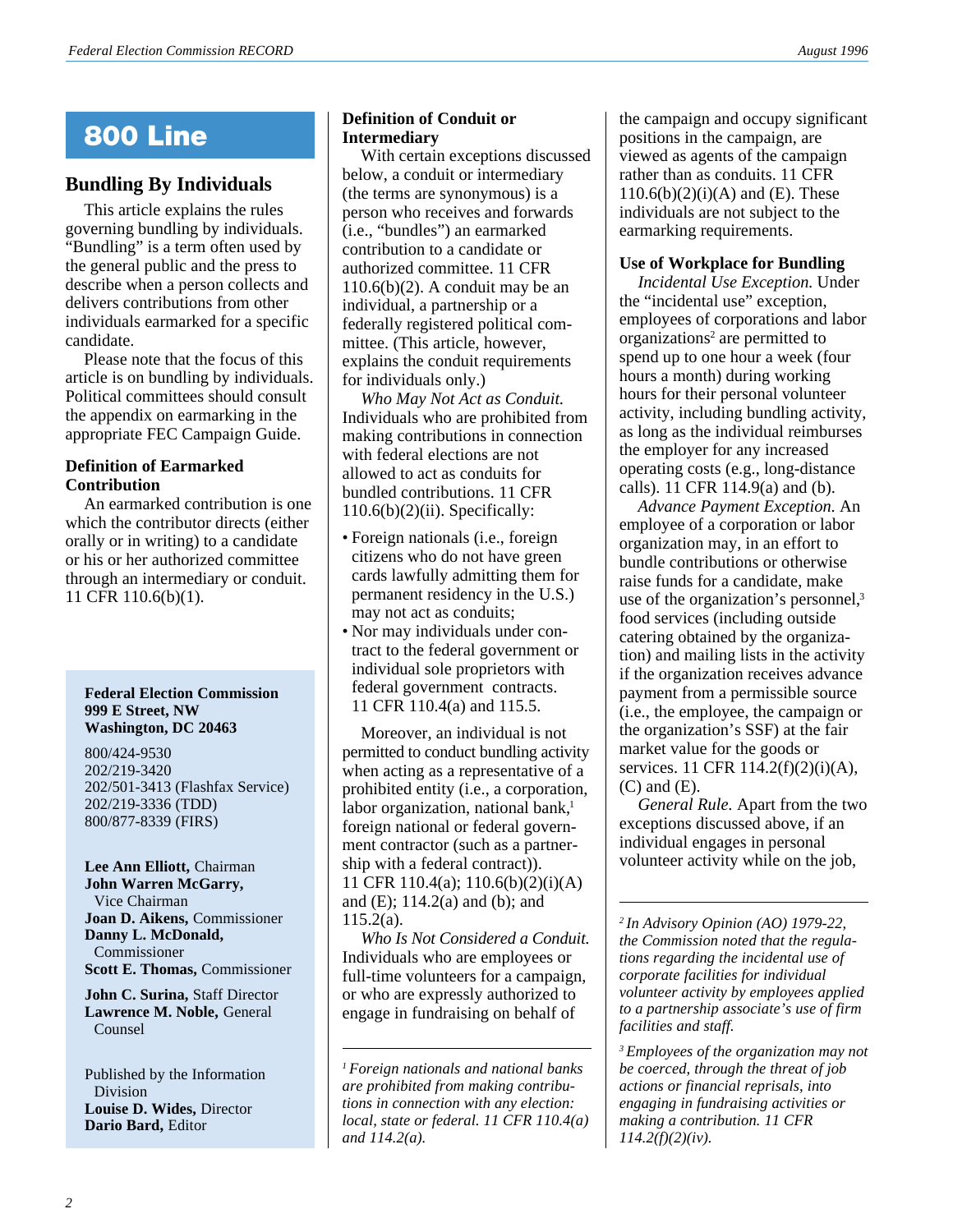compensation paid by his or her employer for the time spent at work on bundling activity (or any activity to influence federal elections) may be considered a contribution from the employer to the candidate benefiting from the activity. 11 CFR 100.7(a)(3). Moreover, the use of the employer's facilities for bundling or other federal election activity results in an additional contribution from the employer unless the use is incidental, as described above, or the individual reimburses the employer the usual and normal charge for the use of the facilities within a commercially reasonable time. 11 CFR 100.7(a)(1)(iii) and  $(a)(4)$ ; 114.9. If the employer is a corporation or other prohibited source, the resulting contribution would be illegal. Even if the employer is permitted to make contributions, the value of the contribution must remain within the \$1,000 per candidate, per election contribution limit. 11 CFR  $100.7(a)(1)(iii)$  and  $110.1(b)(1)$ .

#### **Bundling and the Contribution Limits**

*Solicitation Costs.* Any costs an individual incurs when acting as a conduit—including payments made for the use of an employer's facilities and advance payments for the costs described above—are considered in-kind contributions to the candidates benefiting from the activity and are subject to the \$1,000 per candidate, per election limit. 11 CFR 100.7(a)(1)(iii) and 110.1(b)(1); AO 1980-46.

*Direction or Control.* An earmarked contribution counts against the original contributor's limit for the recipient candidate. 11 CFR 110.6(a). The conduit's contribution limit is affected only if the conduit exercises direction or control over the choice of the recipient candidate. In that case, the earmarked contribution counts against the contribution limits of both the original contributor and the conduit. 11 CFR 110.6(d).

### **Handling of Contributions by Conduit**

*Ten-day Forwarding Rule.* An individual acting as a conduit must forward both the earmarked contribution and certain information needed for the candidate's FEC report to the recipient committee within 10 calendar days after the conduit's receipt of the contribution. 11 CFR 102.8 and 110.6(c)(1)(iii).

*No Commingling.* Individuals are prohibited from commingling campaign funds with personal funds in a personal bank account. 11 CFR 102.15. Thus, an individual who bundles earmarked contributions should forward the original contribution checks to the campaign.

### **Reporting**

An individual who bundles earmarked contributions must forward certain information to the recipient committee within 10 days after the conduit's receipt of the contribution. Moreover, the individual must also disclose information about the earmarked contributions in a letter to the FEC within 30 days after forwarding the earmarked contributions. 11 CFR 110.6(c)(1)(i)-(iii).

*Contents of Report.*4 The conduit's reports to the recipient committee and to the FEC must contain the following information:

- Whether the contribution was transmitted to the candidate in the form of cash or the contributor's check. (Note that contributions bundled by an individual should not be transmitted in the form of the conduit's check, due to the prohibition on commingling campaign funds with personal funds.);
- The name and mailing address of the contributor, and if the contribution is from an individual and exceeds \$200, the contributor's occupation and employer;
- The candidate for whom the contribution was earmarked;<sup>5</sup>
- The amount of the contribution;
- The date of receipt by the conduit;
- The date the contribution was forwarded to the candidate's campaign; and
- If the individual exercised direction or control over the choice of the recipient candidate, a statement that the earmarked contribution counts against the conduit's limit for the recipient candidate as well as the contributor's limit. 11 CFR  $110.6(c)(1)(ii)$  and  $(d)(2)$ .

The conduit should also inform the campaign of any costs incurred in soliciting the earmarked contributions, as the campaign must report those costs as an in-kind contribution. 11 CFR 104.3(a)(4).  $\triangleleft$ 

# **Compliance**

# **Alabama Pre-Runoff Nonfiler**

The Billy Joe Camp for Congress committee was the only candidate committee that failed to file a preelection report for Alabama's June 25 runoff election. The committee is Billy Joe Camp's principal campaign committee for his bid for the U.S. House seat representing Alabama's 3rd district. See the FEC news release of June 21, 1996.

The FEC is required by law to publicize the names of nonfiling candidate committees. 2 U.S.C. §438(a)(7). The FEC pursues enforcement actions against nonfilers on a case-by-case basis. ✦

*5 It is suggested that the conduit also include the election for which the contribution was designated (if any), the office sought by the candidate and the name and address of the recipient candidate committee.*

*<sup>4</sup> Campaigns should consult the* Campaign Guide for Congressional Committees *for guidance on reporting earmarked contributions.*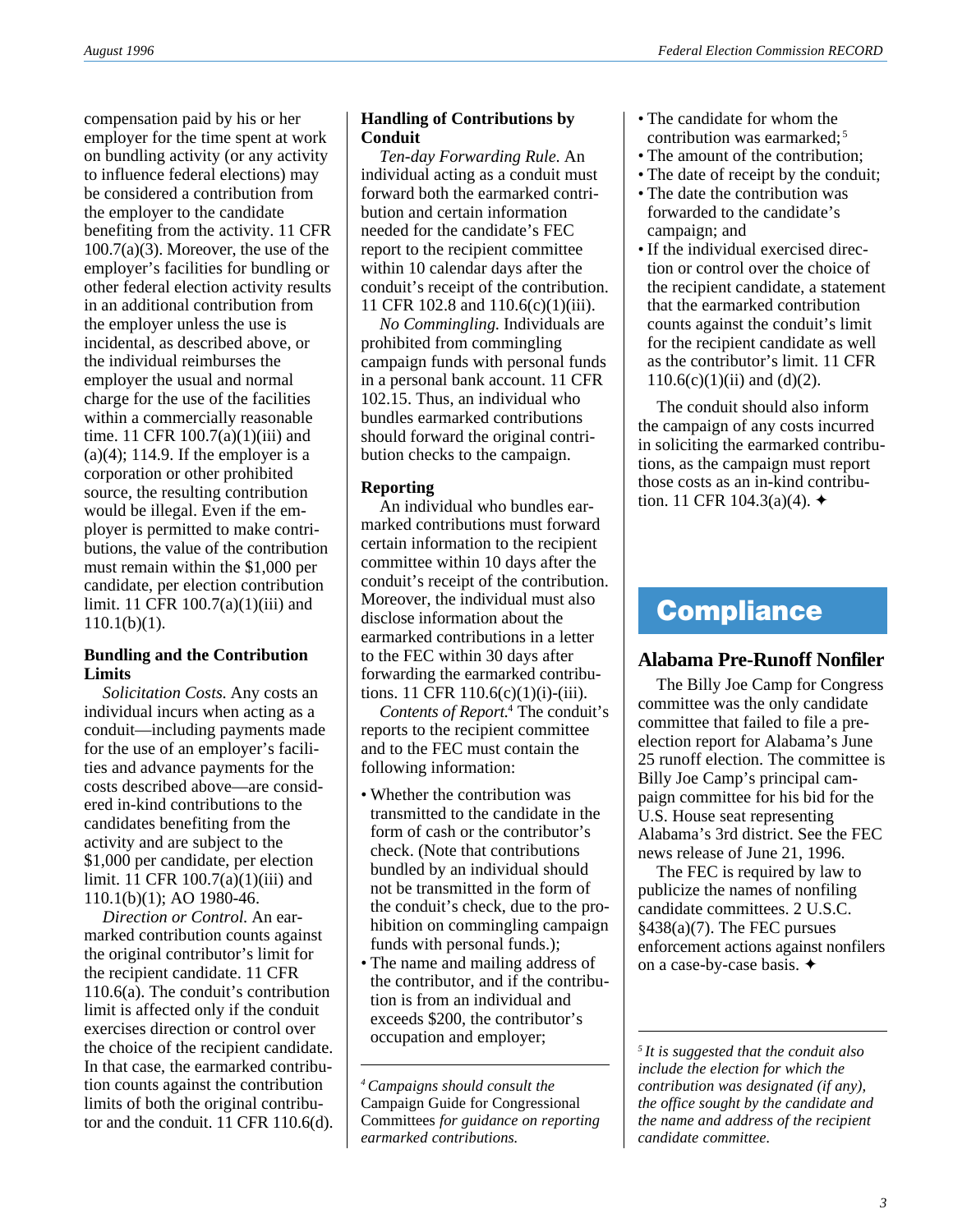# **Court Cases**

*(continued from page 1)*

#### **Background**

At 2 U.S.C. §441a(d), the Federal Election Campaign Act permits political party committees to make expenditures up to specified amounts "in connection with the general election campaign of candidates for Federal office." During the 1986 U.S. Senate race in Colorado, the committee made an expenditure of \$15,000 for a radio advertisement titled Wirth Facts #1. The ad criticized then-Representative Tim Wirth, who was seeking the Democratic Senate nomination.1

The ad was broadcast throughout the state several months after Representative Wirth had registered as a candidate with the FEC, but before the Colorado primary election. At the time the ad was aired, three candidates were seeking the Republican nomination.

In its campaign finance reports, the committee characterized the ad as a generic voter education expense that was not subject to the  $§441a(d)$ limit. The FEC, however, acting in response to a complaint, viewed it as a coordinated party expenditure. After unsuccessful efforts to reach a negotiated settlement, the Commission filed suit against the committee for violating the Act's party expenditure limits and the corresponding reporting requirements.

The FEC alleged that Wirth Facts  $#1$  was subject to the  $§441a(d)$ limits because it contained an

"electioneering message" about a clearly identified candidate. AOs 1984-15 and 1985-14.

The committee argued that the ad did not contain express advocacy and was therefore not subject to the §441a(d) limits. Further, it counterclaimed with a First Amendment challenge to the constitutionality of the  $§441a(d)$  limits.

#### **Lower Court Decisions**

The U.S. District Court for the District of Colorado held that only communications containing express advocacy counted towards the §441a(d) spending limits. Since, in its view, Wirth Facts #1 did not contain express advocacy, it declined to address the constitutional question. 839 F.Supp. 1448 (D.Col. 1993). See the November 1993 *Record*, page 1.

The U.S. Court of Appeals for the 10th Circuit reversed. 59 F.3d 1015 (10th Cir. 1995). See the August 1995 *Record*, page 1. The 10th Circuit upheld the FEC's "electioneering message" standard as applied to Wirth Facts #1, as well as the constitutionality of these spending limits.

#### **Supreme Court Decision**

In the landmark 1976 case, *Buckley v. Valeo*, and successor cases, the Supreme Court distinguished between independent expenditures, which it held cannot be constitutionally limited,<sup>2</sup> and contributions, which can be limited.

The FEC had concluded that political parties, because of their special function, are incapable of making electoral expenditures that are "independent" of their own

candidates, since the sole reason for a political party's existence is to elect its candidates to public office.

The Court disagreed, stating that, with reference to Wirth Facts #1, there was no evidence of coordination between the committee and the three candidates who were then seeking the Republican Senate nomination. Rather, Wirth Facts #1 "was developed by the Colorado Party independently and not pursuant to any general or particular understanding with a candidate." The Court also found that the potential for, or appearance of, corruption, which the *Buckley* Court found sufficient to justify limiting contributions, was not present to the extent that would justify limiting such independent spending by political parties on behalf of their candidates. Accordingly, the Court concluded that the First Amendment precludes application of the §441a(d) limits to independent campaign expenditures by political parties.

#### **Impact on Publicly Funded Presidential Campaigns**

This decision pertained to party spending in connection with congressional races. The Court warned that this opinion does not "address issues that might grow out of the public funding of Presidential campaigns."

#### **Concurring and Dissenting Opinions Accompanying This Judgment**

Justice Breyer wrote the plurality opinion announcing the judgment of the Court. Although seven Justices concurred in the judgment, only Justices O'Connor and Souter joined Justice Breyer's plurality decision. There were also two separate concurring opinions and one dissent which the remaining Justices signed on to, as follows:

• Justice Kennedy, joined by Chief Justice Rehnquist and Justice Scalia, filed an opinion concurring in the judgment and dissenting in

*<sup>1</sup> As permitted by law, the committee had previously assigned its entire right to make coordinated expenditures under §441a(d) to the Republican National Senatorial Committeee.* FEC v. Democratic Senatorial Campaign Committee*, 454 U.S. 27 (1981). Thus any coordinated expenditure it made in connection with the 1986 Senate election would have exceeded its §441a(d) spending limit.*

*<sup>2</sup>* Buckley *addressed independent expenditures made by individuals. A 1985 Supreme Court decision,* FEC v. National Conservative Political Action Committee*, applied the same reasoning to expenditures by independent political committees.*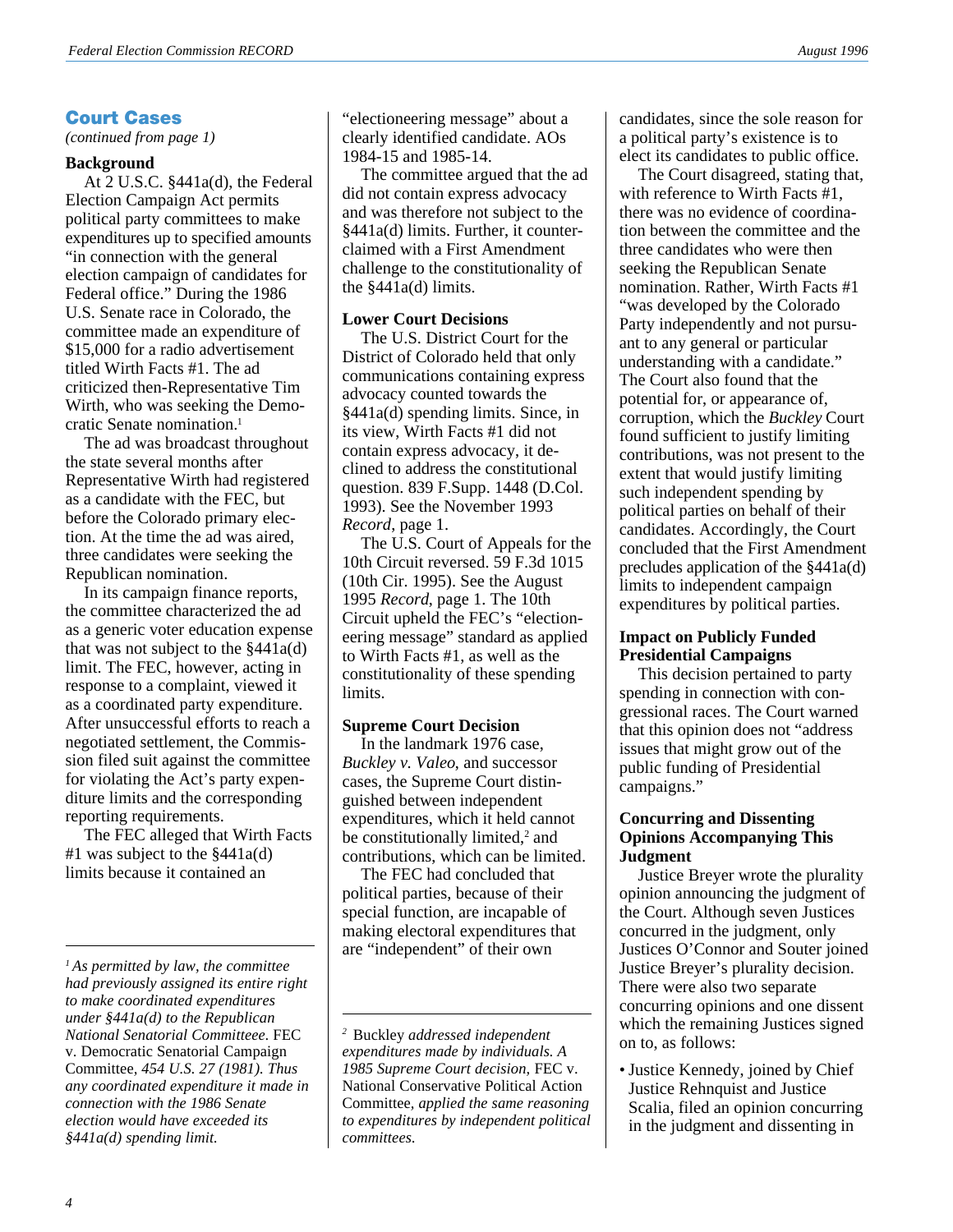part. This opinion reasoned that coordinated party expenditures cannot constitutionally be limited because this would impermissibly infringe upon the parties' First Amendment right to engage in political speech.

- Justice Thomas, joined in part by Chief Justice Rehnquist and Justice Scalia, filed an opinion concurring in the judgment and dissenting in part. This opinion also reasoned that the  $§441a(d)$  limits are unconstitutional. Justice Thomas, writing for himself only, first explained that there is no constitutional difference between expenditures and contributions, and that neither can constitutionally be limited at all. For this reason, he would overrule *Buckley v. Valeo* and find unconstitutional all statutory limits on contributions and expenditures. Chief Justice Rehnquist and Justice Scalia did not join this part of Justice Thomas' opinion, but agreed with Justice Thomas' conclusion that, under *Buckley*, the party expenditure limits at §441a(d) are unconstitutional in their entirety because there is insufficient evidence that coordinated spending by political parties poses a substantial risk of corruption.
- Justice Stevens, joined by Justice Ginsberg, dissented. The dissenters agreed with the FEC's view that all campaign expenditures by political parties should be treated as coordinated with the party's candidates, and concluded that the limit on party expenditures at §441a(d) is constitutional because it serves compelling governmental interests in avoiding both actual corruption and the appearance of corruption, and in leveling the playing field in election campaigns.

U.S. Supreme Court (95-489); Court of Appeals for the 10th Circuit (93-1433 and 93-1434), D.C. No. 89-N-1159. ✦

# **New Litigation**

#### **FEC v. John J. Murray for Congress Committee**

The FEC asks the court to find that the John J. Murray for Congress Committee violated the law by failing to file a 48-hour notice on a \$100,000 contribution in the form of a loan from the candidate.

Within 48 hours of receiving a contribution of \$1,000 or more after the 20th day but more than 48 hours before an election, a candidate committee must file a notice providing, among other information, the date of receipt of the contribution, its amount and the identity of the contributor. 2 U.S.C. §434(a)(6)(A). The FEC claims that the Committee failed to file such a notice within 48 hours of its receipt of a \$100,000 loan from John J. Murray, a House candidate in Pennsylvania's May 1994 primary election.

In addition to seeking a declaration that the Committee violated the law, the FEC asks the court to assess an appropriate civil penalty against the Committee and to permanently enjoin it from further violations of  $§434(a)(6)(A).$ 

U.S. District Court for the Eastern District of Pennsylvania, 96CV-4490, June 20, 1996. ✦

#### **Reilly v. FEC**

Clinton Reilly asks the court to quash the FEC's investigation of him because he believes the FEC has no jurisdiction over his slate mail operation, which distributes lists of federal, state and local candidates and advocates their election or defeat.

Mr. Reilly, doing business as the California Democratic Voter Checklist, a for-profit sole proprietorship, sold space to candidates and initiative committees who wished to appear on a slate card that he prepared and distributed to voters. He gave some candidates free space as a means of enhancing

the appearance and value of the slate card.

Mr. Reilly asks the court to declare that the FEC has no jurisdiction over the Checklist because it is not a "political committee" under the Federal Election Campaign Act. The Checklist's major purpose, he claims, is to generate personal profit for himself rather than to support or oppose federal candidates. Alternatively, he asks the court to find that the Checklist has no reporting obligations under the Act other than the reporting of free or reduced space as independent expenditures.

U.S. District Court for the Northern District of California, C 96-2335 SC, June 26, 1996. ✦

# **Statistics**

# **PACs Give \$90.8 Million to Candidates in First 15 Months of '96 Election Cycle**

PACs contributed a total of \$90.8 million to all federal candidates during the first 15 months of the '96 election cycle. Of that total, \$78 million went to congressional candidates seeking election in 1996, \$10.5 million went to candidates seeking to retire debts or to raise money for elections held in other years, and \$2.2 million went to 1996 Presidential candidates.

The FEC examined the financial activities of 4,294 PACs from January 1, 1995, through March 31, 1996, and found that they raised \$248.6 million and spent \$199.6 million during that time.

*(continued on page 6)* Republican congressional candidates received \$44.8 million from PACs, while Democratic congressional candidates received \$33.2 million. During the same period in 1994, Democratic candidates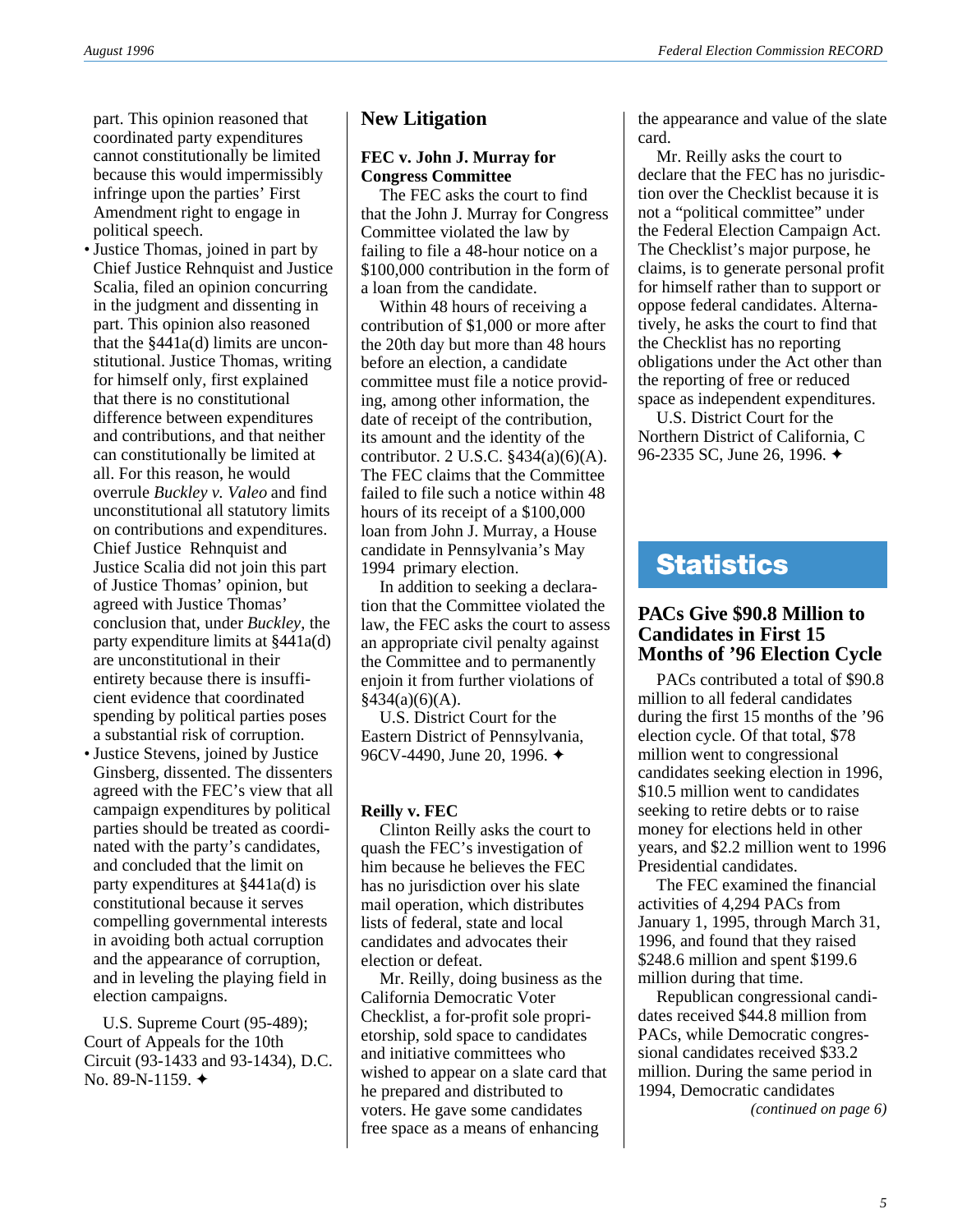# **Statistics**

*(continued from page 5)*

received \$46 million from PACs and Republicans received \$23.7 million.

Incumbents received \$65.1 million during the first 15 months of the 1996 cycle, up from \$61 million in 1994. PACs gave \$13 million to nonincumbents by March 31, 1996, compared with \$8.7 million 2 years earlier.

Corporate PACs gave the most to 1996 congressional candidates, with contributions totaling \$30.7 million. The PACs of trade, membership and health organizations were the next biggest givers to 1996 congressional candidates with \$21.5 million in contributions, followed by labor PACs with \$15.6 million, nonconnected PACs with \$7.2 million, the PACs of corporations without

stock with \$1.7 million, and cooperatives with \$1.4 million.

An FEC news release of June 7, 1996, contains this and other data on PAC financial activity during the first 15 months of the '96 election cycle (including top 50 PAC lists for a variety of categories). A copy of this release may be ordered from the Public Records office: call 800/424- 9530 and press 3 at the prompt. To receive faxed copies, call the 24 hour Flashfax service at 202/501- 3413 and request document 532. The release is also available on the FEC's World Wide Web site: http:// www.fec.gov (select "News Releases and Media Advisories"). For the latest FEC data, select "Financial Information for Candidates, Parties and PACs."

The accompanying graph is based on the data contained in the news release. ✦

# **PAC Contributions to Candidates: First 15 Months of Election Cycle**

#### **By Candidate's Party Affiliation By Type of Candidate**







1996



# **Advisory Opinions**

# **AO 1996-13 Property Owned by Limited Liability Company Used for Campaign Events**

Townhouse Associates, L.L.C., (TA) may make space available for campaign events in the townhouse it owns. Campaign committees must pay the fair market value for the use of the space. Alternatively, TA may donate the space as an in-kind contribution to a campaign committee as long as the value of using the space does not exceed the limits at 2 U.S.C. §441a(a)(1).

TA is a limited liability company organized under the laws of the District of Columbia. Because the laws of the District of Columbia distinguish a limited liability company as an entity that is neither a corporation nor a partnership, TA is allowed to make contributions in connection with federal elections subject to the limits placed on individuals. AO 1995-11.

TA has a close relationship with an incorporated law firm, Williams & Jensen, P.C., raising the question of whether TA's contributions should be attributed to the law firm. TA is composed of 12 members, all of whom are partners of the law firm; the firm has only two partners who are not TA members. No member of TA may resign from TA unless he or she also resigns from the law firm. Both TA and the law firm share one address. Moreover, TA's stated purpose is to loan funds to the law firm from time to time and to pledge funds on behalf of the law firm.

Additionally, TA rents out some space in its townhouse to the Firm. The lease agreement between TA and the Firm states that TA may use other townhouse space (i.e., first floor space) for receptions and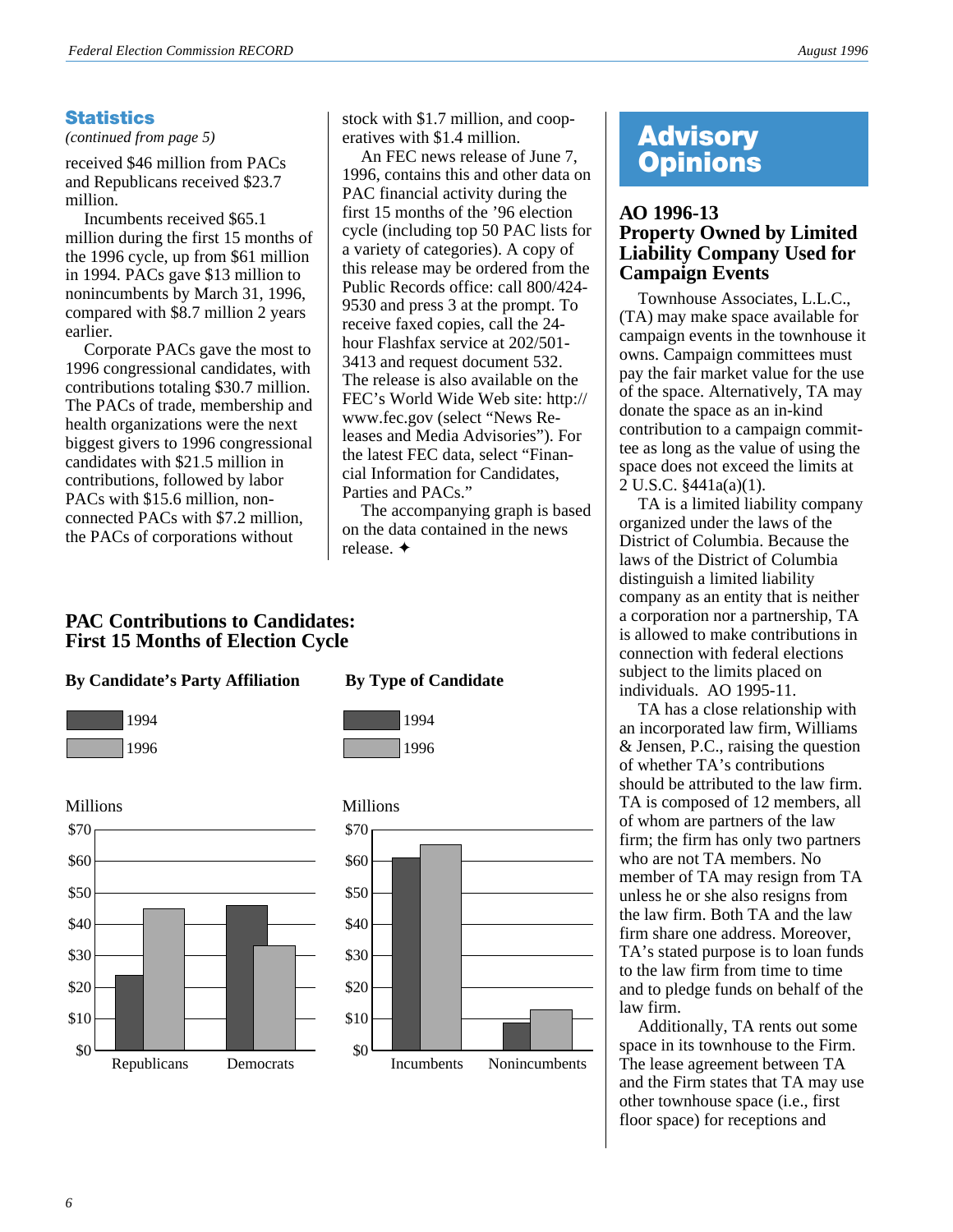events with the prior consent of the Firm.

Despite this close relationship and lease agreement, TA's in-kind contributions are not considered to have been made by the law firm. TA is the party contracting with the political committee and TA is the owner of the resources. Moreover, groups of individuals do business in different forms. They may be able to use funds from one form of business (e.g., a partnership) to make contributions while unable to use funds from another form of business (e.g., a corporation). Furthermore, there is no suggestion that the firm owns TA. TA is financed by the personal funds of its members, and not from the firm's funds. Moreover, it is TA that provides financial support to the firm, and not the other way around.

In addition to making space available to campaign committees, TA indicated that it intends to make space available to businesses and charitable and service organizations as well. Nonetheless, the Commission cautioned TA about becoming a political committee. It pointed out that an organization becomes a political committee when its major purpose is deemed to be campaign activity—that is, "making payments or donations to influence any election to public office"—and it has either raised or spent \$1,000 in connection with federal elections.

Date Issued: June 10, 1996; Length: 6 pages. ✦

# **AO 1996-18 Conduit Accounts**

Contributors to a conduit account established under Wisconsin law by an affiliate of the International Association of Fire Fighters (IAFF) (a labor organization) may direct their contributions to IAFF's federal PAC, FIREPAC. Directed contributions are contributions from the individual contributors only and not from the conduit account.

With respect to the conduit account, IAFF acts as a collecting agent under federal election law. As such, IAFF must: (1) transfer the conduit-account contributions directed to FIREPAC within established time frames and (2) provide FIREPAC with the required contributor information.

### **Wisconsin Law and the Proposed Conduit Account**

Wisconsin State law permits organizations to establish conduit accounts to raise voluntary personal contributions to Wisconsin's nonfederal candidates. Under Wisconsin law, a conduit account may only disburse receipts in accordance with directions received from individual contributors, who may even request a refund of some or all of the funds. This is because the funds donated by the individual contributor into a conduit account are considered the contributor's funds. Therefore, a contribution received from the conduit is considered to be a contribution from the individual contributor, not the conduit.

Under IAFF's proposed activity, members of the IAFF affiliate who contributed to the conduit account would be asked to direct their conduit-account funds to FIREPAC.

The IAFF affiliate will comport with federal standards by voluntarily restricting its solicitations to the affiliate's membership and refusing contributions from those outside IAFF's retricted class.

#### **Attribution of Contribution**

The issue of control over the funds in the conduit account is relevant to determining whether the later contribution to FIREPAC is attributed in full to both the contributor and the conduit account or to just the contributor.

The funds in the account remain under the control of the individual donor who alone determines when and how much of those funds will be contributed to FIREPAC. Since

neither IAFF nor FIREPAC controls the account's funds, the conduit account is not considered to be making or accepting contributions for the purposes of the Federal Election Campaign Act, and is therefore not required to report as a political committee. The account is instead viewed as an accounting process by which funds donated by individual IAFF members are set aside, awaiting future direction for disbursement.

### **Collecting Agent Obligations**

Upon receiving directions from a contributor to disburse money to FIREPAC, the conduit must forward the amount it is directed to, as follows: contributions of \$50 or less must be disbursed within 30 days of receiving direction; contributions of more than \$50 must be disbursed within 10 days of receiving direction, and they must be forwarded with the contributor's name and address, and the date the direction was received. Additionally, contributions of more than \$200 require that the conduit forward information on the contributor's occupation and employer as well.  $11$  CFR  $102.6(c)(4)$ and (5), and 102.8(b)(1) and (2).

Date Issued: June 14, 1996; Length: 4 pages. ✦ *(Advisory Opinions continued on page 8)*

# **Federal Register**

Federal Register notices are available from the FEC's Public Records Office.

#### **Notice 1996-12**

11 CFR 110: Candidate Debates and News Stories (produced by cable television organizations); Announcement of Effective Date (61 FR 31824, June 21, 1996)

#### **Notice 1996-13**

Filing Dates for Kansas Special Election (61 FR 33508, June 27, 1996)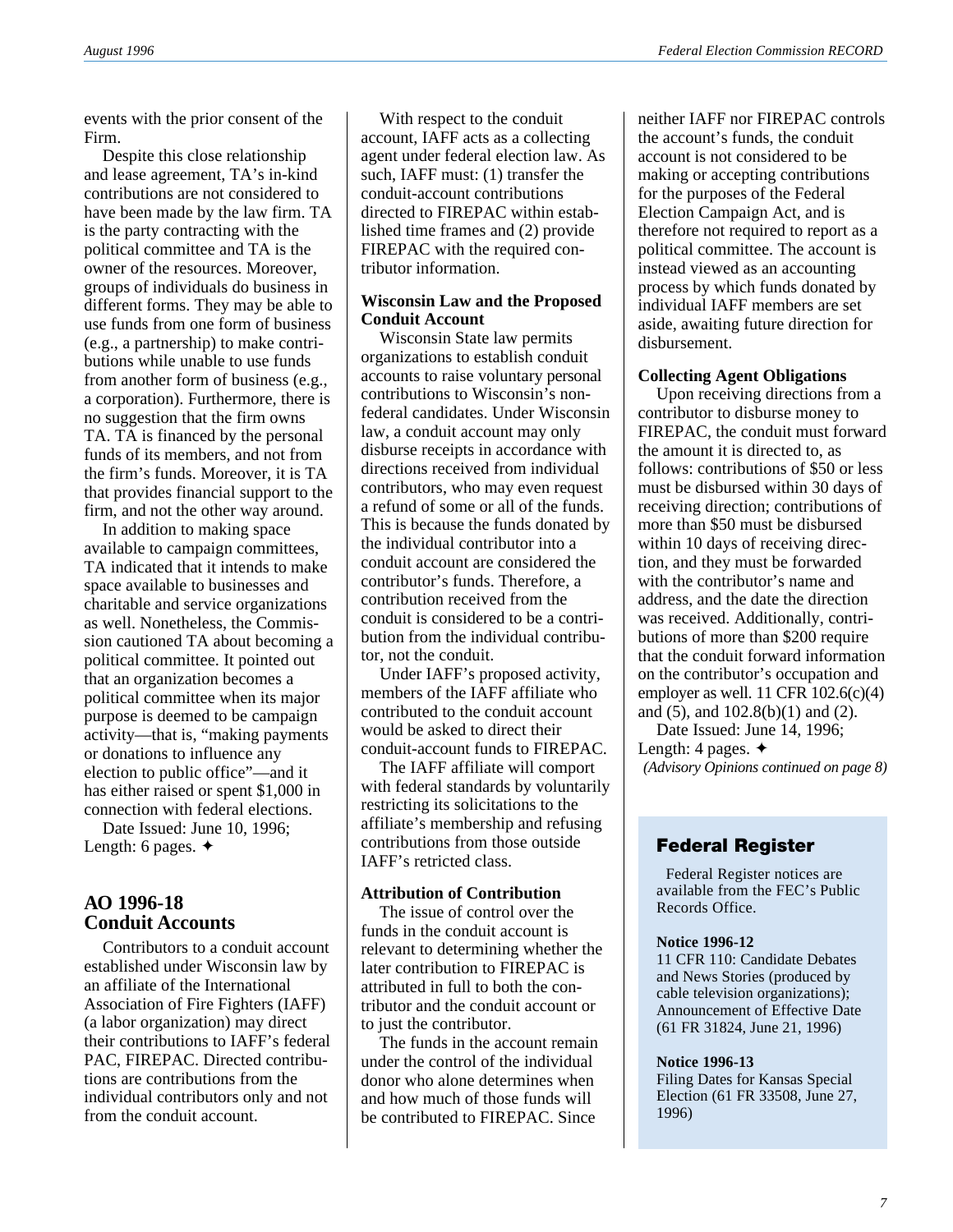# **Advisory Opinions**

*(continued from page 8)*

# **AO 1996-19 Use of Campaign Funds for Travel to Presidential Nominating Convention: Wife and Children**

Congressman James T. Walsh may use campaign funds to pay for his wife's and children's (ages 12 and 16) travel and subsistence expenses in connection with the Republican National Convention. These expenses do not constitute a personal use of campaign funds.

Congressman Walsh plans to attend the Republican National Convention as a delegate pledged to Senator Robert Dole.<sup>1</sup> His family will generally support his activities by co-hosting and possibly sponsoring receptions for his constituents at the convention. Specifically, the Congressman plans to ask his children to act as his representatives at the Young Republicans' convention function.

Campaign funds may not be converted to the personal use of the candidate or of any other person. 11 CFR 113.1(g) and 113.2(d). Personal use is defined at 11 CFR 113.1(g) as any use of campaign funds for an expense that would exist irrespective of the candidate's campaign or duties as a federal officeholder.

Congressman Walsh and his family will engage in activities that further his reelection campaign, including maintaining contacts and goodwill with persons who will assist him in his fundraising efforts and contribute to his campaign, and discussing his campaign with his constituents. Congressman Walsh

considers his family's attendance at these events, whether alongside him or in his place, to be important to his reelection effort. Therefore, his wife's and children's attendance at the convention is campaign related, and campaign funds may be used to cover their travel expenses to and from the event. Relevant to this conclusion is the inherently political nature of the national nominating convention. The campaign should report the costs as operating expenditures.

The Congressman also presented the possibility of visiting a friend in Santa Barbara prior to the convention. When official and campaign travel is mixed with personal travel, that portion of the expenses relating solely to personal travel is considered a personal use of campaign funds unless the person benefiting from the use reimburses the campaign within 30 days. 11 CFR  $113.1(g)(1)(ii)$ . Since the Congressman affirmed that he would pay expenses associated with that visit (e.g., car rental, hotel and meals) out of his own personal funds, he avoids any impropriety with respect to the personal use rules.

Date Issued: June 10, 1996; Length: 4 pages. ✦

# **AO 1996-20 Use of Campaign Funds for Travel to Presidential Nominating Convention: Chief of Staff**

Congressman Frank D. Lucas, representing Oklahoma's 6th district, may use campaign funds to pay for his chief of staff's travel and subsistence expenses in connection with the Republican National Convention to be held in San Diego. These expenses do not constitute a personal use of campaign funds.

Congressman Lucas plans to attend the Republican National Convention as a delegate from

Oklahoma.<sup>1</sup> His chief of staff will accompany him in order to: serve as the Congressman's liaison with his congressional office; make contact with top Republican contributors and meet with campaign vendors; and attend activities in connection with Congressman Lucas's role as National Co-Chairman of "Rural Americans for Dole."

Campaign funds may not be converted to the personal use of the candidate or of any other person. 11 CFR 113.1(g) and 113.2(d). Personal use is defined at 11 CFR 113.1(g) as any use of campaign funds for an expense that would exist irrespective of the candidate's campaign or duties as a federal officeholder.

As described above, the chief of staff will engage in activities related to the Congressman's campaign and his duties as a federal officeholder. The Congressman's campaign committee may therefore pay for his chief of staff's travel and subsistence. Such activities will not constitute "personal use." The committee may either reimburse the chief of staff for these costs or pay the costs directly (see footnote 3 of the advisory opinion for guidance on reporting advances by the chief of staff).

Further, the fact that the Congressman and his chief of staff will perform functions related to the Dole Presidential campaign does not result in the making of an in-kind contribution to the Dole campaign. It is understood that a person who attends a national nominating convention as an officeholder and a delegate will participate in activities aimed at supporting the party's Presidential nominee. However, this advisory opinion assumes that the

*<sup>1</sup> With respect to Congressman Walsh's own travel expenses, the FEC's regulations covering delegate activity indicate that such costs would be for the purpose of influencing a federal election and, hence, not a personal use. 11 CFR 110.14(c) and (e).*

*<sup>1</sup> With respect to Congressman Lucas's own travel expenses, the FEC's regulations covering delegate activity indicate that such costs would be for the purpose of influencing a federal election and, hence, not a personal use. 11 CFR 110.14(c) and (e).*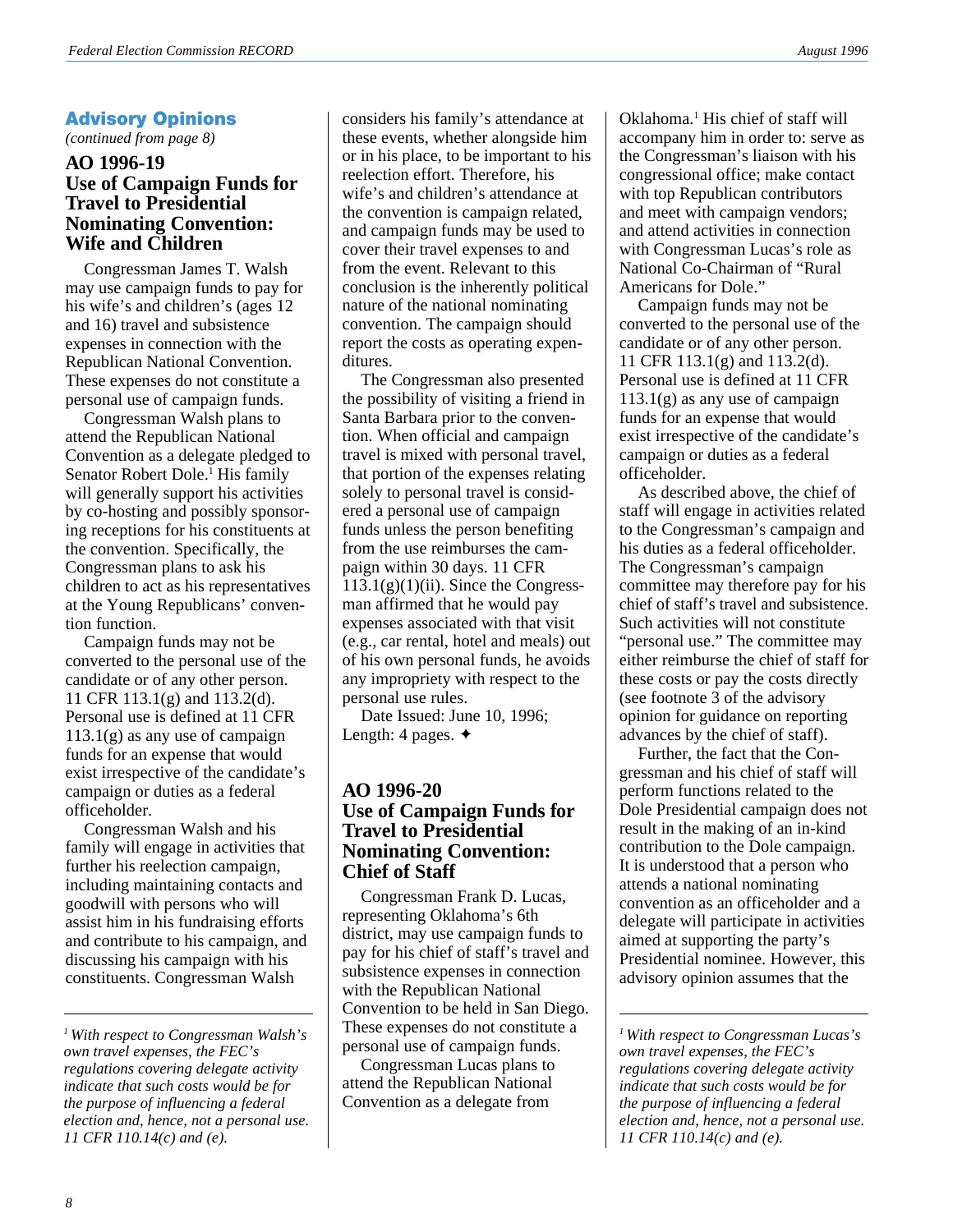Dole campaign will pay for any incremental travel, subsistence or other expenses connected to the Congressman's and his chief of staff's involvement in Presidential campaign activities, such as being chairman of Rural Americans for Dole.

Date Issued: June 14, 1996; Length: 4 pages. ✦

# **AO 1996-21 Membership Organization Communications**

The Business Council of Alabama (BCA) may send to its individual members and to the official representatives of its organizational members communications that endorse and/or oppose federal candidates or that solicit contributions on behalf of the favored candidates.

#### **The Proposed Communications**

BCA is an incorporated, nonprofit membership organization. Its members include individuals, firms, partnerships, organizations and corporations.

The proposed communications would be sent to BCA's individual members and to the individuals with whom BCA normally conducts business on behalf of its member firms, partnerships, organizations and corporations.

The expense of producing and distributing these communications would be paid by BCA. These materials would contain the views of BCA and would not be reproductions of literature originating from a candidate campaign or other entity.

The communication would provide information on how to make contributions to the favored candidates; for instance, campaign names and addresses would be provided. BCA, however, would not provide its members with the means to actually make the contribution; for instance, BCA would not provide envelopes addressed to candidates

and would not receive or forward contributions to the candidates. It would, however, ask members to let it know the amounts and recipients of their contributions.

### **The Corporate Ban and Its Exceptions**

Corporations are prohibited from providing anything of value to an entity involved in a federal election. 2 U.S.C. §441b. There are some exceptions to this general ban.

One exception allows corporations to send to their restricted class<sup>1</sup> communications that expressly advocate the election or defeat of a clearly identified candidate and that solicit contributions to be sent directly to the candidate. 2 U.S.C. §441b(b)(2)(A); 11 CFR 114.1(j) and  $114.2(f)(4)(ii)$ . However, such a corporate communication may not, in any way, facilitate the making of contributions. 11 CFR 114.2(f) and 114.3. Examples of illegal corporate facilitation include acting as a conduit for contributions and providing potential contributors with stamps and envelopes addressed to political committees other than the corporation's own PAC. Although the corporation may not provide addressed envelopes, it may provide contributors with the addresses of political committees.

BCA's proposed communications avoid facilitation problems and are otherwise consistent with the abovedescribed legal guidelines. BCA must also ensure that contributions are made voluntarily, that no penalty would attach to a BCA member who did not make contributions, and that contributions are not made in the name of a BCA member by another entity.

The only issue remaining is determining the permissible audience for the proposed communications.

#### **Determining Who May Receive the Communications**

Communications that contain express advocacy or that solicit contributions on behalf of candidates may be sent to individual members of an incorporated membership organization.

Under 11 CFR 100.8(b)(4) and 114.1(e)(2), individuals and other entities are considered members of an incorporated membership organization only if they satisfy one of the following requirements: 1) They have some significant financial attachment to the organization; 2) They pay organization dues on a regular basis and are entitled to vote, either directly or through a chosen representative, for a member of the organization's highest governing body; or 3) They are entitled to vote directly for all of the members of the organization's highest governing body.

These voting-rights requirements—11 CFR  $100.8(b)(iv)(B)$  and 114.1(e)(2)—were struck down by the U.S. Court of Appeals for the District of Columbia in *Chamber of Commerce vs. FEC*, on the basis that they were too restrictive. See the January 1996 *Record*, page 2. The FEC has not yet developed regulations incorporating the result in *Chamber*. Nonetheless, since all BCA members meet the more stringent and former definition of member (they pay annual dues and directly elect BCA's highest governing body), the Commission determined that BCA's individual members may be included in the audience for the proposed communications.

Further, BCA may also send the proposed communications to the individual representatives of its corporate members with whom BCA normally conducts business. While BCA does not qualify as a trade association under the Federal Election Campaign Act, its situation is analogous to the situation permit-

*<sup>1</sup> Under 11 CFR 114.7(a), the restricted class of an incorporated membership organization includes its members, its executive and administrative personnel executive and daministrative personnel*<br>and the families of both groups.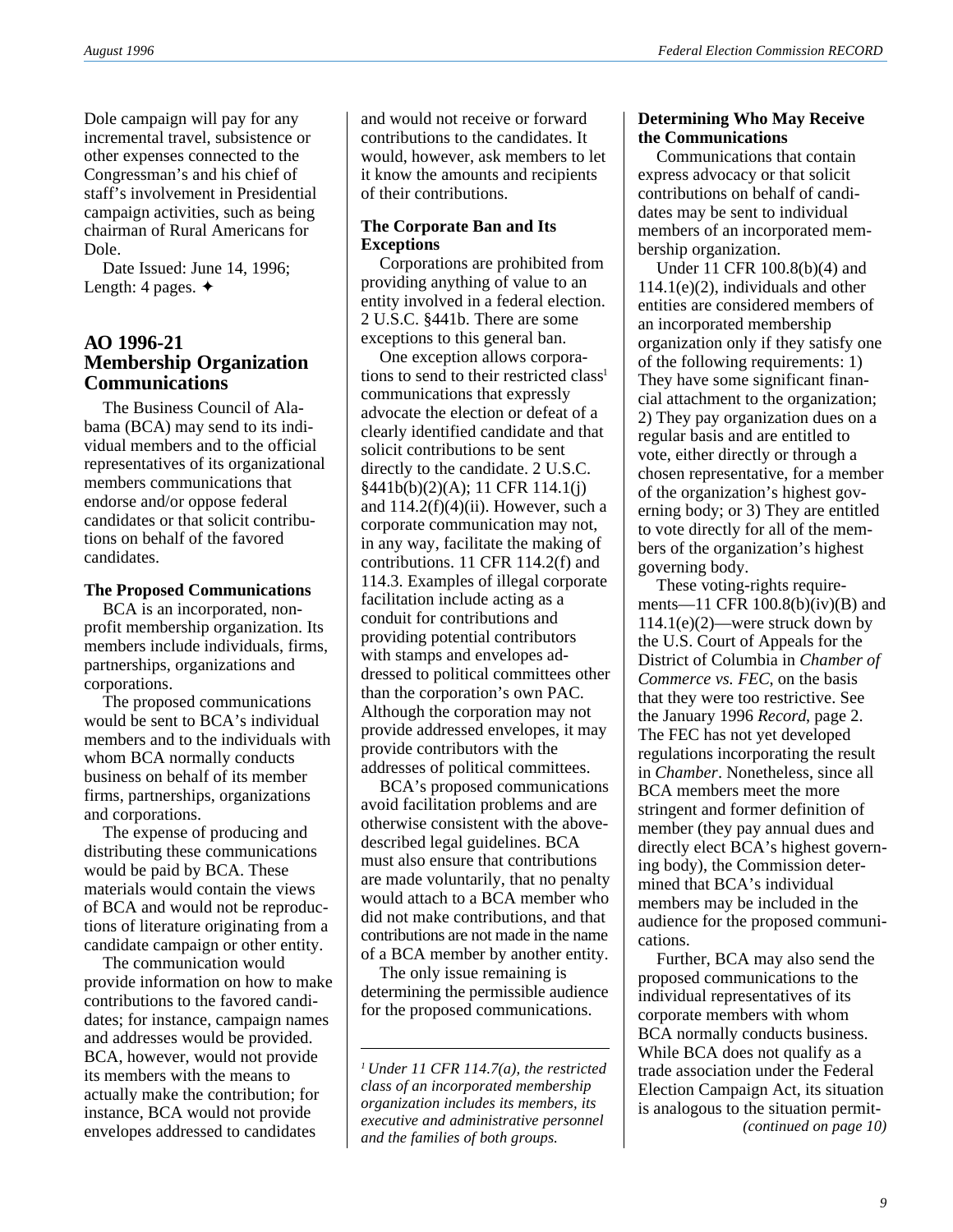# **Advisory Opinions**

*(continued from page 9)*

ted at 11 CFR 114.8(h), which addresses trade association communications with its member corporations. The Commission notes that, based on the total number of corporate and noncorporate members, there are less than two representatives per member on average. The number of employees of BCA's corporate members who would receive the communications is therefore reasonable and consistent with the purposes of 11 CFR 114.8(h).

Date Issued: June 14, 1996; Length: 7 pages. ✦

# **AO 1996-22 Public Funding for Non-Major Party Candidates**

If Ross Perot becomes the Reform Party's 1996 Presidential nominee, he would be eligible for pre-election public funding, provided he agrees to abide by the conditions imposed by the Presidential Election Campaign Fund Act and corresponding FEC regulations.

#### **Background**

Mr. Perot received nearly 19 percent of the popular vote in his 1992 bid for the U.S. Presidency. In the 1992 election, he ran as an independent in 43 states and as the candidate of non-major parties in seven states.

Mr. Perot has registered as a candidate for the 1996 Presidential election. He has named the Perot Reform Committee as his principal campaign committee.

According to Mr. Perot's counsel, the Reform Party will likely become a political party once its efforts to create state Reform Parties and gain ballot status succeed. Moreover, it is anticipated that most of the seven parties that supported Mr. Perot's candidacy in 1992 will become state affiliates of the Reform Party.

#### **Application of Public Funding Provisions**

Under 26 U.S.C. §9004(a)(2)(B), a Presidential candidate who received more than 5 percent but less than 25 percent of the popular vote in the previous Presidential general election may receive pre-election public funding. Since Mr. Perot received 19 percent of the popular vote in 1992, he would be eligible for pre-election funding in 1996 if he obtains the nomination of the Reform Party or any other non-major party and otherwise meets the eligibility requirements. The amount of public funding such a candidate would receive is based on the ratio of the votes he or she received previously compared to the average received by the major party candidates.

Under 11 CFR 9003.1, a candidate who wishes to receive public funding must submit to the FEC a signed letter stating that he or she agrees to abide by the conditions imposed by FEC laws and regulations. Candidates must submit this letter within 14 days of securing ballot access in at least 10 states. The Commission has the authority to extend this deadline, and in the case of Mr. Perot the Commission granted him until 14 days after the Reform Party convention to submit his letter.

#### **Unanswered Questions**

Questions on whether a Reform Party nominee other than Mr. Perot would also be eligible for preelection public funding and whether the Reform Party could receive public funding for its convention were left unanswered. These questions hinge on whether the Reform Party qualifies as a minor party. Additionally, for convention funding, the Reform Party would also have to demonstrate that it qualifies as a national party committee under 26 U.S.C. §9008.

A minor party is defined under 26 U.S.C. §9002(7) as a political party whose Presidential nominee

received between 5 percent and 25 percent of the popular vote in the last general Presidential election as the candidate of that party.

Since, at the time of this opinion, the Reform Party had not been formed, the questions of whether it qualified as a minor party or as a national committee were hypothetical and the Commission deemed it premature to address them.

Date Issued: June 14, 1996; Length: 4 pages. ✦

# **AO 1996-24 Use Of Campaign Funds For Certain Legal Expenses**

U.S. Representative Wester S. Cooley may use campaign funds to pay for services rendered by a law firm in connection with refuting allegations of wrongdoing made by the press. Representative Cooley may also use campaign funds to pay for legal expenses in connection with establishing a legal expense trust fund to raise funds to defray his legal expenses. However, if a Department of Veterans Affairs (VA) inquiry results in an adverse finding, campaign funds may not be used to respond to such a finding.

#### **Refuting Press Attacks**

Representative Cooley has been the subject of a number of allegations of improper conduct. He has hired a law firm for the following functions: (a) to handle direct communications with the press, including responses to press inquiries concerning Representative Cooley's positions on the allegations made; (b) to conduct research, investigations and communications with government officials directed at refuting the allegations made; and (c) to do research on Oregon law relating to defamation and false statements made by the press, and subsequent demands for retractions of false statements. The need for these services exists because of the greater scrutiny Representative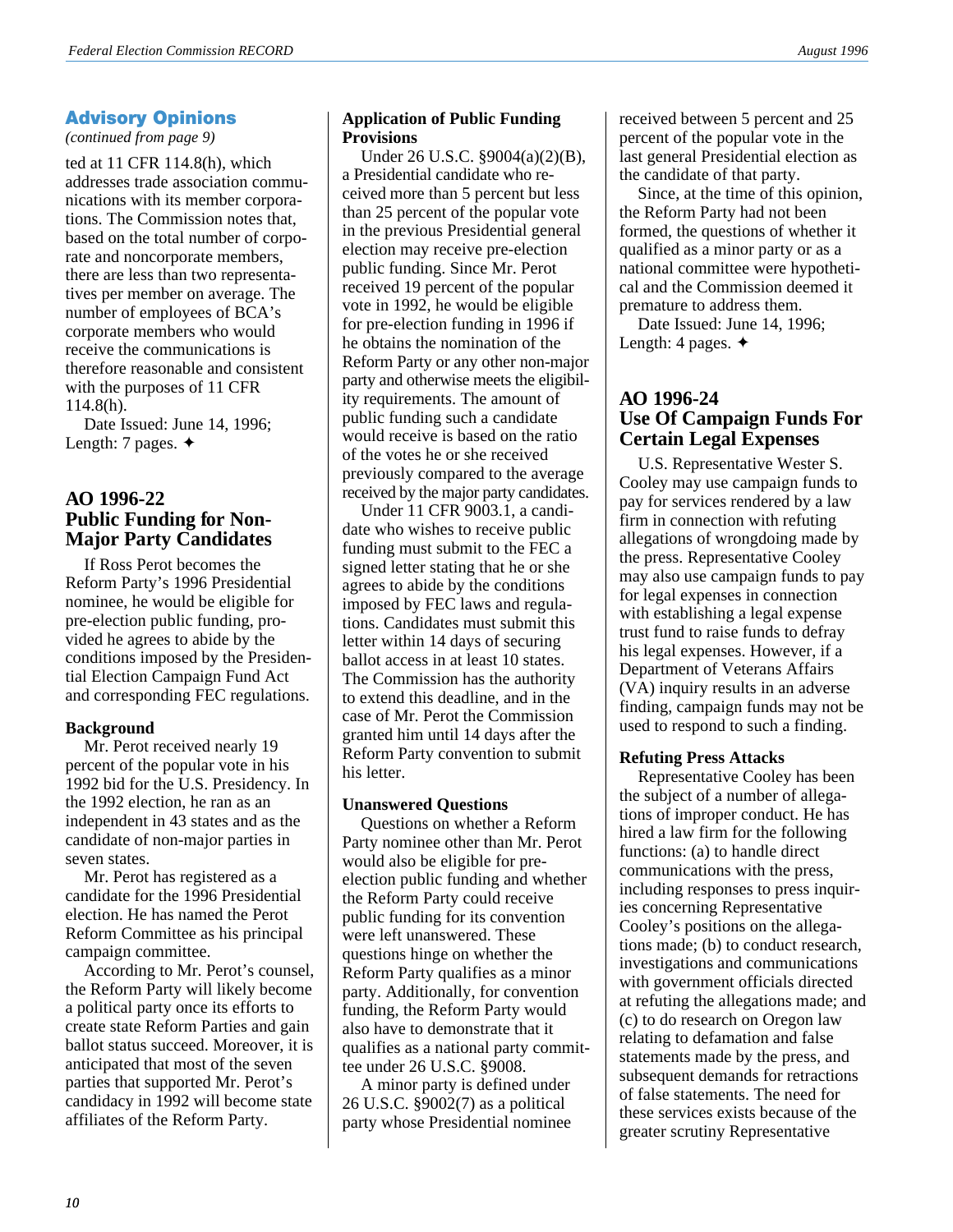Cooley received as a candidate and officeholder and his need to refute allegations made by the press against him. AOs 1995-23, 1995-21.

Under 2 U.S.C. §439a, excess campaign funds may be used for any lawful purpose that does not constitute personal use, which is defined under Commission regulations as the use of campaign funds to pay for any expense that would exist irrespective of the candidate's campaign or duties as a federal officeholder. 11 CFR 113.1(g)(1). In this case the legal fees would not have existed had Representative Cooley not been a candidate or officeholder.

#### **Responding to Legal Proceedings**

One of the allegations against Representative Cooley concerned his spouse's receipt of Veterans benefits. Representative Cooley may use campaign funds to request a VA inquiry into the allegations as an attempt to confirm that he had complied with eligibility requirements for these benefits. However, if the VA inquiry finds that benefits were received improperly, he may not use campaign funds to pay for a legal response to this adverse determination. The need to respond to an adverse finding by the VA would not arise from press allegations of wrongdoing, but rather from the Cooleys' obligation to comply with VA requirements for eligibility for benefits. Because this obligation would exist irrespective of Representative Cooley's campaign or officeholder status, it would be considered personal use.

Similarly, if any of the other press allegations lead to legal proceedings that could have arisen irrespective of Representative Cooley's status as a candidate or officeholder, he may not use campaign funds to pay legal costs incurred in connection with any such proceedings.

#### **Voter Pamphlets**

One of the allegations concerns press allegations of false informa-

tion in voter pamphlets produced with campaign funds. Representative Cooley may use campaign funds to pay for legal expenses in connection with any formal proceedings that might result from these allegations because the pamphlets were produced as part of his 1994 campaign for Congress.

#### **Setting Up Legal Expense Trust**

Representative Cooley is also permitted to use campaign funds to pay for expenses incurred in the research into and establishment of a legal expense trust fund to raise funds to defray his legal costs. Legal expense trust funds are a mechanism to allow candidates and federal officeholders to receive donations without having to treat these donations as contributions under the Federal Election Campaign Act. Setup costs for this trust fund would not exist were Representative Cooley not a candidate or federal officeholder.

### **Freedom of Information Act Expenses**

Due to insufficient information provided by the requester, the Commission could not determine whether Representative Cooley could use campaign funds to pay for expenses incurred regarding the Freedom of Information Act and a newspaper effort to obtain confidential information about him.

Date Issued: June 27, 1996; Length: 7 pages. ✦

# **Advisory Opinion Requests**

Advisory opinion requests are available for review and comment in the Public Records Office.

#### **AOR 1996-27**

Qualifying as state committee of national political party (Libertarian Party of Illinois; June 21, 1996; 2 pages)

### **AOR 1996-28**

Assignment of court award to candidate by his terminating committee (Lehigh Valley Citizens for Don Ritter; June 25, 1996; 3 pages)

# **AOR 1996-29**

Allocation of in-kind contribution of computer equipment over several election cycles (Chris Cannon for Congress; July 5, 1996; 2 pages plus 3-page attachment) ✦

# **Index**

The first number in each citation refers to the "number" (month) of the 1996 *Record* issue in which the article appeared. The second number, following the colon, indicates the page number in that issue. For example, "1:4" means that the article is in the January issue on page 4.

#### **Advisory Opinions**

1995-38: Corporate vendor and nonconnected PAC with common officer, 1:14 1995-40: Disaffiliation of PACs, 3:7 1995-41: Preemption of state disclosure requirements, 2:3 1995-42: Using campaign funds to pay child-care expenses, 2:3 1995-43: Refunding legal fees to candidate committee, 3:8 1995-44: Presidential primary candidate excused from filing 48 hour notices, 3:8 1995-45: Qualified campaign expenses for ballot access, 3:9 1995-46: Purchase of candidate's book by his campaign, 3:9 1995-47: Use of campaign funds for travel to party's Presidential nominating convention, 5:7 1995-48: Preemption of Georgia law limiting receipt of contributions, 3:10 1995-49: Status of a state affiliate of national party committee, 6:6 *(continued on page 12)*